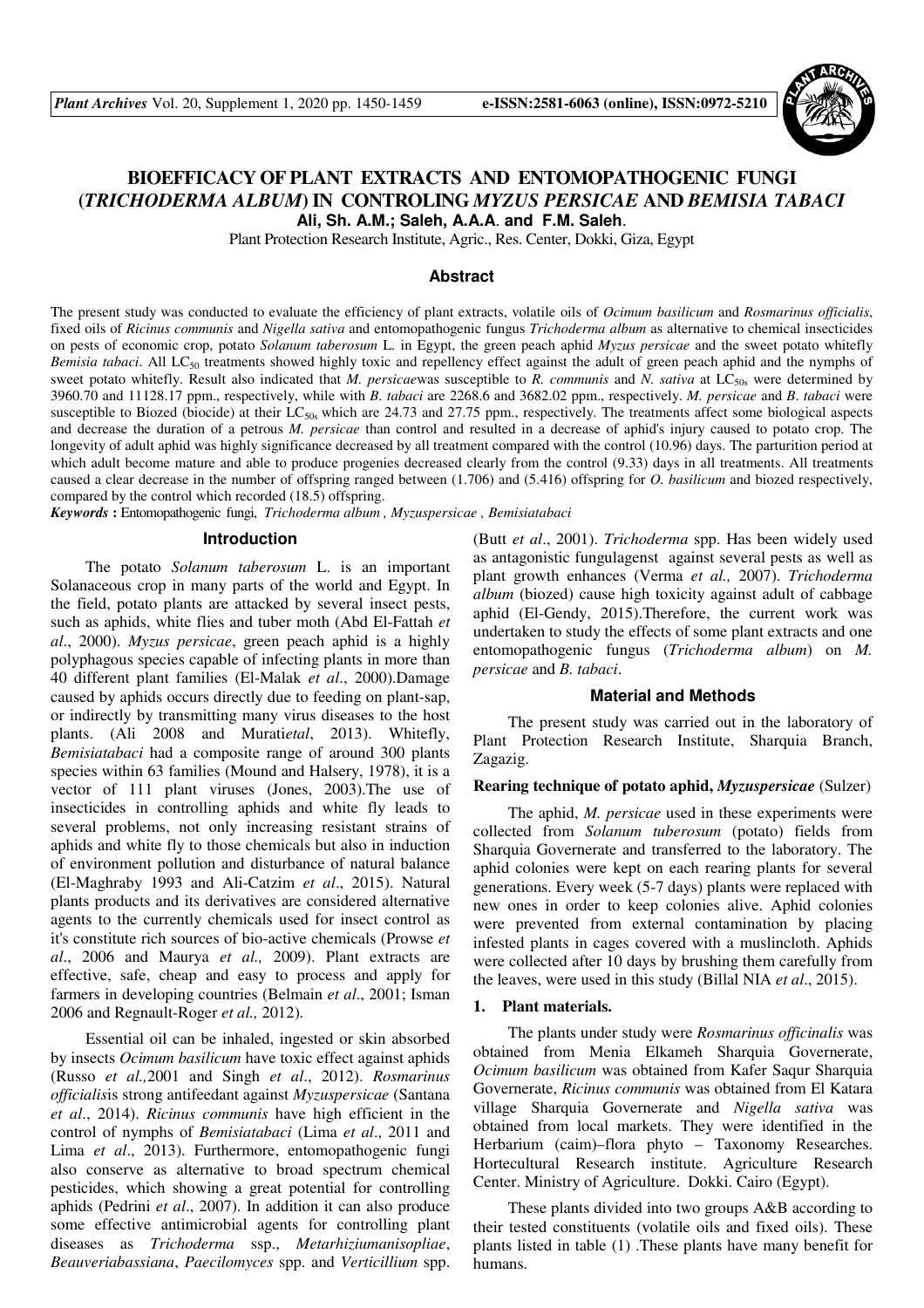| <b>TWORK IT THE PRIME WOOD TOT SCIECHING OF HIGH HISCONDAL WEITHING AGAINST HTT, CRIPPLES REAL DURING RANDOM</b> |                    |                    |                        |                            |  |  |  |  |  |  |
|------------------------------------------------------------------------------------------------------------------|--------------------|--------------------|------------------------|----------------------------|--|--|--|--|--|--|
| <b>Used parts</b>                                                                                                | <b>Family name</b> | <b>Common name</b> | Scientific name        | <b>Tested plant groups</b> |  |  |  |  |  |  |
| Leaves                                                                                                           | Lamiacoca          | Basil              | <i>Ocimumbasilicum</i> | $Group(A)$ volatile oils   |  |  |  |  |  |  |
| Aerial parts                                                                                                     | Labiatae           | Rosemary           | Rosmarinusofficinalis  |                            |  |  |  |  |  |  |
| <b>Seeds</b>                                                                                                     | Euphorbioceae      | Castor beans       | Ricinuscommunis        | $Group(B)$ fixed oils      |  |  |  |  |  |  |
| Seeds                                                                                                            | Ranunculacea       | <b>Black seed</b>  | Nigella sativa         |                            |  |  |  |  |  |  |

**Table 1:** The plants used for screening of their insecticidal activities against *Myzuspersicae* and *Bemisiatabaci*.

## **2. Extraction technique of volatile oils (group A).**

The volatile oils were extracted from different air dried parts of the two tested plants which represented in table (1) group (A) by steam distillation for 3h using a Clevenger type apparatus. The oils were dried over anhydrous sodium sulphate. The isolated oils have apale yellow color. Oils were distinguished with their characteristic strong odour. The oils were kept in a sealed vial at 4 °C until further analysis (Hossaina *et al*., 2008).

## **2.1 Identification of volatile oil constituents**

For identification of constituents of the selected volatile further anlaysis using GC/MS (70 ev. Energy) in National Research Center, Cairo, Egypt according to the method of Likenes and Nickerson (1966) and Bernhard *et al*. (1983). GC/MS analysis technique was performed on a series 115890. They HulettPakard gas chromatogram which have the following specifications: A colum HP-I (cross-linked methyl silicon), (12mx. 0.2 mmx. 0.33) high speed capillary column programmed. Temperatures ranging from 30 ºC to 180 ºC at 50 c/min and flour rate 1 ml/min.

# **2. 2. Extraction technique of fixed oils (group B)**

Extraction of the two plants fixed oil was performed at room temperature using crushed seeds. Where, the dry powder seeds were steeped in petroleum ether (60/80). The petroleum- ether extracts were filtered over anhydrous sodiumsulphate. A rotary evaporator apparatus was used to remove the solvent; oils were stored in dark brown bottles at 4C<sup>o</sup>until use.

# **2.3. Determation of fatty acids.**

Free fatty acids were separated from crude oils as its methylated form in Food Technology Research Institute according to method by A.O.A.C. (1995) and determined by using liquid chromatography analysis (Macherey-Nagel, Düren, Germany) according to procedure reported by Arens *et al*. (1994).

# **2.4. Isolation of unsaponifiable fractions.**

About 6 gm of crude oil refluxed with 100 ml of 10% alcoholic potassium hydroxide for 6hr. and most of the alcohol was distilled off. The obtained residue was diluted with 50 ml distilled water and extracted with ether (5×300) ml).The combined ethereal extract was washed several times with distilled water to remove any alkalinity, dried over anhydrous sodium sulphate and evaporated to give 2 gm of the unsaponifiable matter. Unsaponifiable compounds analysis carried out in gas-liquid chromatography GLC in National Research Center, Cairo, Egypt according to Ramadan and Mörsel (2003).

# **2.5. Tested Biocide.**

- **Trade name:** Biozed 2.5%.
- **Scientific name:** *Trichoderma album*.

Biozed, acomercial product of *Trichoderma album*  $2.5 \times 10^4$  spores/ml. (250 gm/100 L. water) as recommended concentration. This fungus was obtained as wet table pale yellow powder from the Plant Disease Research Institute, Ministry of Agriculture.

**Uses:** It can produce some effective antimicrobial agent for controlling plant diseases (Butt *et al*., 2001).

# **3. Bioassay tests.**

The serial concentrations of aqueous solutions for each of the tested compounds were prepared. Discs of potato leaves were dipped in the above solutions for 10 seconds then left to dry at room temperature, treated discs were put separately in Petri dishes each one consider as one replicate every 20 individuals of aphids were transferred to one treated leaf disc. Aphids treated with different compounds were counted after 72 hr. Mortality data were corrected according to Abbott's formula (1925). LC-P lines were established and  $LC_{50}$  values were determined.

**Abbott's formula:**  $%R = \frac{\text{control} \cdot \text{median}}{\text{Control}} \times 100$  $\%R = \frac{Control - Treatment}{Q} \times$ 

The toxicity lines were statistically analyzed according to the method described by (Finney, 1952). The relative efficiency of the tested pesticide was determined according to (Sun, 1950) as follow:

Toxicity index = 
$$
\frac{LC_{50} \text{ or } LC_{90} \text{ of the compound (A)}}{LC_{50} \text{ or } LC_{90} \text{ of the compound (B)}} \times 100
$$

 $A = iS$  the most effective compound. B =is the other effective compound.

Relative potency values were measured according to the method describe by Zidan and Abdel- Maged(1988).

Relative potency = 
$$
\frac{LC_{50} \text{ or } LC_{90} \text{ of the compound (A)}}{LC_{50} \text{ or } LC_{90} \text{ of the compound (B)}}
$$

The mean of Accumulative mortality% were determined after 6 days. The latent effected of tested compound at  $(LC_{50})$  on the biological aspects of adult stage of *M. persicae* (longevity of adult, Pre parturition, parturition, Post parturition Periods and number of offspring per adult) were also determined. All data obtained were subjected to statistical analysis using the analysis of variance with CoStat statistics software (2005). Mean of the treatments were separated using least significant differences (LSD) test at (P≤0.05) level of significance.

# **Results and Discussion**

# **1. Identification of free fatty Acids.**

The analytical data obtained from GLC spectrum of methelated fatty acids fraction was shown in the Table (1) these data illustrated that, these are twelve fatty acids of heptadecenoic and *N. sativa* seed's oil. Four saturated fatty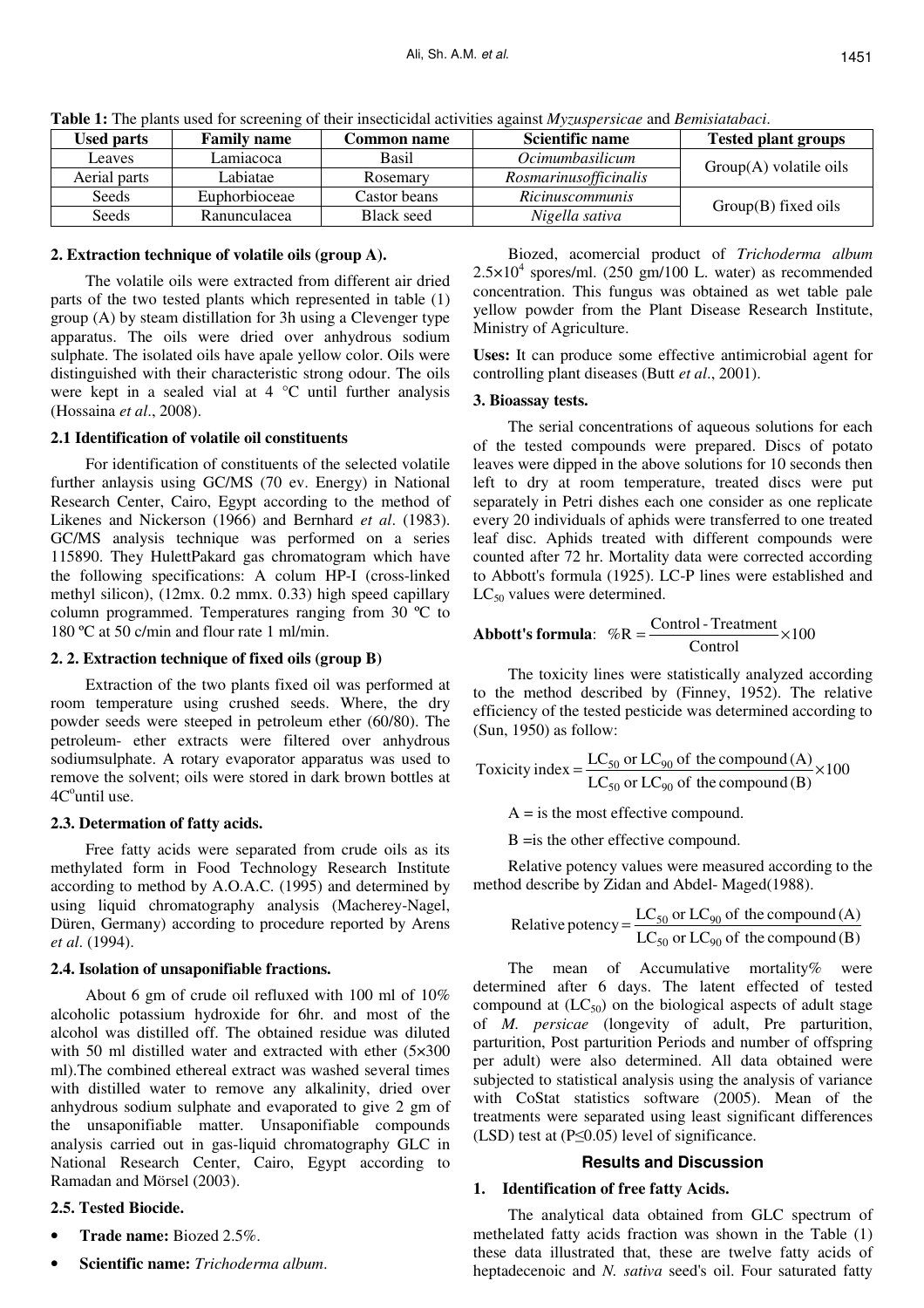acid were detected in *R. communis* namely palmitic margaric, stearic and aracidic acid, stearic acid (2.51%) is the major saturated acid while margric acid (0.06%) is the minor one. Five saturated fatty acid were detected, namely palmitic, margaric, stearic, aracidic and behenic acid in *N. sativa* seed. Palmitic acid is the major saturated acid (11.71%) while margaric acid  $(0.10\%)$  is the minior one. On the other hand, there are eight unsaturated fatty acids, palmitoleic, heptadecenoic, oleic, linoleic, linolenic, Gadoleic, Docosatetradecanoic and Ricinoleic acid, the major is Ricinoleic acid (73.18%) while heptadecenoic acid (0.01%) is the minor one in *R. communis.* Seven unsaturated fatty acids, palmitoleic, heptadecenoic, oleic, linoleic, linolenic, Gadoleic, and Ecosadienoic acid, linolenicacidis the major (55.19%) while heptadecenoic acid (0.05%) is the minor one *N. sativa*. Total saturated fatty acid were represented by (5.02%-17.13%), while unsaturated fatty acids were (94.98%-82.87%) in *R. communis* and *N. sativa,* respectively.

The GLC analysis of unsaponifiable matter of *R. communis* and *N. sativa* showed in table (2), demonstrated that *R. communis* and *N*. *sativa*unsaponifiable matters percentage is 0.70% and 1.14%, respectively.

**Table 1:** Free fatty acids and their relative percentage in *R. communis* and *N. Sativa* oil analysis by gas- liquid chromatography (GLC).

| <b>Fatty acid</b>       |         | R.<br><i>communis</i> | N.<br>Sativa    |
|-------------------------|---------|-----------------------|-----------------|
| <b>Name</b>             | Carbon  | <b>Relative</b>       | <b>Relative</b> |
| Palmatic acid           | C16(0)  | 2.30                  | 11.71           |
| Palmitoleic acid        | C16(1)  | 0.02                  | 0.20            |
| Margaric acid           | C17(0)  | 0.06                  | 0.10            |
| Heptadecenoic acid      | C17(1)  | 0.01                  | 0.05            |
| Stearic acid            | C18(0)  | 2.51                  | 3.14            |
| Oleic acid              | C18(1)  | 8.89                  | 24.15           |
| Linolenic acid          | C18(2)  | 10.13                 | 55.19           |
| Linoleic acid           | C18(3)  | 0.76                  | 0.27            |
| Arachidic acid          | C20(0)  | 0.15                  | 1.87            |
| Gadoleic acid           | C20(1)  | 1.23                  | 0.32            |
| Ecosedienoic acid       | C20(2)  |                       | 2.69            |
| Behenic acid            | C22(0)  |                       | 0.11            |
| Docsatetradecanoic acid | C22(4)  | 0.76                  |                 |
| Ricinoleic acid         | C18(OH) | 73.18                 |                 |

| Total saturated fatty    | 5.02  | 17.13 |
|--------------------------|-------|-------|
| Total un saturated fatty | 94.98 | 82.87 |
|                          |       |       |

**Table 2 :**The unsaponifiable matters of *R. communis and N. sativa* oil analyzed by gas – liquid chromatography (GLC).

| Name of oil            | Unsaponifiable matter% |
|------------------------|------------------------|
| <i>Ricinuscommunis</i> | 0.70                   |
| Nigella sativa         | 114                    |

### **2. Toxicological studies**

#### **2.1. Toxicological effects against adult of** *M. persicae* **and nymphs of** *B.tabaci* **under laboratory conditions**

The toxicity of two volatile oils, two fixed oils and one biocide were evaluated against adult of *M. persicae* and nymphs of *B. tabaci* to determine the concentration which kill fifty percent of the pest  $(LC_{50})$  under laboratory condition, the toxicity index when compared with the most effective treatment and recorded the relative potency by comparing the lowest one.

### **2.2. Susceptibility of** *Myzuspersicae* **adult to the two volatile oils**

Regarding data in Table (3) and Fig. (1) indicated that, *M*. *persicae* was susceptile to basil (*O. basilicum*) oil and rosemary (*R. officinalis*) oil at  $LC_{50}$  value. Their  $LC_{50s}$ value were 2120.58 ppm and 5248.14 ppm, respectively. The toxicity index of *R. officinalis* 40.40% when compared with the most effective one, which had 100% toxicity index. The relative potency of basil oil was calculated 2.47 times more toxic than rosemary oil. So, the toxicity of basil was higher than rosemary oil when the toxicityindex and the relative potency measured based on the other oil tested against *M*. *persicae.* And also, data in Table (4) and Fig. (2) indicated that, nymphs of *B. tabaci* were susceptile to basil (*O. basilicum*) oil and rosemary  $(R.$  *officinalis*) oil at  $LC_{50}$  value. Their  $LC_{50s}$  value were 501.80 and 2020.46 ppm, respectively. The toxicity index of *R. officinalis* 24.83% when compared with the most effective one, which had 100% toxicity index. The relative potentyof basil oil was calculated 4 times more toxic than rosemary oil. So, the toxicity of basil was higher than rosemary oil when the toxicity index and the relative potency measured based on the other oil tested against

**Table 3 :** Toxicity of *Ocimum basilicum and Rosmarinus officinali s* volatile oils against adult of *Myzus persicae.* 

| <b>Slope</b> | <b>Relative</b><br>potency | <b>Toxicity</b><br>index $\%$ | <b>Confidence limits of</b><br>$LC_{50}$ |         | $LC_{50}$ ppm | Mortality $%$ | Con   | <b>Tested plants</b> |
|--------------|----------------------------|-------------------------------|------------------------------------------|---------|---------------|---------------|-------|----------------------|
|              |                            |                               | upper                                    | lower   |               |               | (ppm) |                      |
|              |                            |                               |                                          |         |               | 93.33%        | 10000 |                      |
|              |                            |                               |                                          |         |               | 76.66%        | 7500  | Ocimumbasilic        |
| 1.409        | 2.475                      | 100.00                        | 3406.11                                  | 1062.53 | 2120.58       | 60.60%        | 5000  | um                   |
|              |                            |                               |                                          |         |               | $46.60\%$     | 2500  |                      |
|              |                            |                               |                                          |         |               | 40.00%        | 1250  |                      |
|              |                            |                               |                                          |         |               | 26.66%        | 626   |                      |
|              |                            |                               |                                          |         |               | 60.00%        | 10000 |                      |
| 0.970        | 1.00                       | 40.406                        | 7893.04                                  | 3919.14 | 5248.14       | 53.33%        | 5000  | Rosmarinusoffi       |
|              |                            |                               |                                          |         |               | 33.33%        | 2500  | cinalis              |
|              |                            |                               |                                          |         |               | 26.66%        | 1250  |                      |
|              |                            |                               |                                          |         |               | 20.00%        | 626   |                      |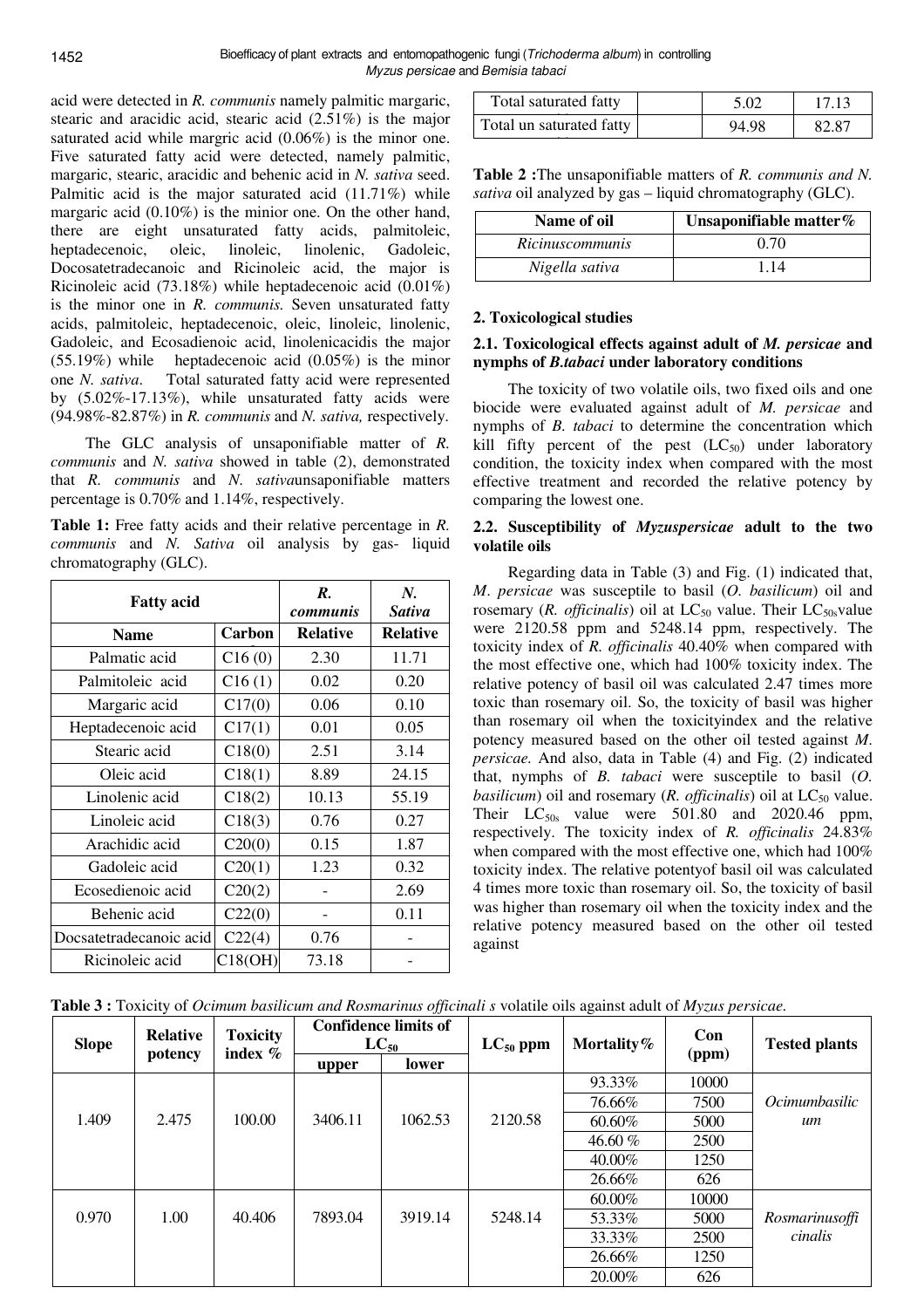

**Fig. 1 :** Log. Conc. Mortality regression lines of the plant volatile oils against adult of *Myzuspersicae.* 

### **2.2.1. Susceptibility of adults of** *Myzuspersicae* **and nymphs of** *B. tabaci* **to the two fixed oils.**

The results presented in Table (4) and Fig. (3) showed that *M. persicae*were susceptible to *R. communis* and *N.sativa* at LC<sub>50</sub> values. Their LC<sub>50s</sub> values were determined by 3960.70 and 11128.17 ppm, respectively. The toxicity index for each tested oils are 100 and 35.59% for *R*. *communis* and *N*. *sativa* respectively. The relative potency of *R. communis* oil was calculated as 2.810 times more toxic than *N*. *sativa.* Thus *R*. *communis* oil is the most poten oil and the highest insecticidal activity than *N*. *sativa* against *M.*  *persicae,* also the results presented in table (5) and Fig. (4) showed that nymphs of *B. tabaci* were susceptible to *R. communis* and *N.sativa* at  $LC_{50}$  values. Their  $LC_{50s}$  values were determined by 2268.6 and 3682.02 ppm, respectively. The toxicity index for each tested oils are 100 and 61.61% for *R*. *communis* and *N*. *sativa* respectively. The relative potency of *R. communis* oil was calculated as 1.62 times more toxic than *N*. *sativa.* Thus *R*. *communis* oil is the most poten oil and the highest insecticidal activity than *N*. *sativa* against nymphs of *B. tabaci*.

| <b>Tested</b>             | $Con$ (ppm) | Mortality $%$ | $LC_{50}$ ppm | <b>Confidence limits</b><br>of $LC_{50}$ |              | <b>Toxicity</b> | <b>Relative</b> | <b>Slope</b> |
|---------------------------|-------------|---------------|---------------|------------------------------------------|--------------|-----------------|-----------------|--------------|
| <b>Plants</b>             |             |               |               | Lower                                    | <b>Upper</b> | index $%$       | potency         |              |
|                           | 10000       | 82.90         |               |                                          |              |                 |                 |              |
|                           | 5000        | 78.82         |               |                                          |              |                 |                 |              |
|                           | 2500        | 70.39         | 501.80        | 185.94                                   | 849.82       | 100.00          | 1.99            | 0.725        |
| basilicum<br>$Oc$ inum    | 1250        | 64.11         |               |                                          |              |                 |                 |              |
|                           | 625         | 50.26         |               |                                          |              |                 |                 |              |
|                           | 10000       | 67.66         |               |                                          |              |                 |                 |              |
|                           | 5000        | 61.33         |               |                                          |              |                 |                 |              |
|                           | 2500        | 48.51         | 2020.46       | 1089.27                                  | 3251.389     | 24.83           | 4.02            | 0.548        |
| Rosmarinus<br>officinalis | 1250        | 44.25         |               |                                          |              |                 |                 |              |
|                           | 625         | 41.73         |               |                                          |              |                 |                 |              |



**Fig. 2 :** Log. Conc. Mortality regression lines of the plant volatile oils against nymphs of *B. tabaci.*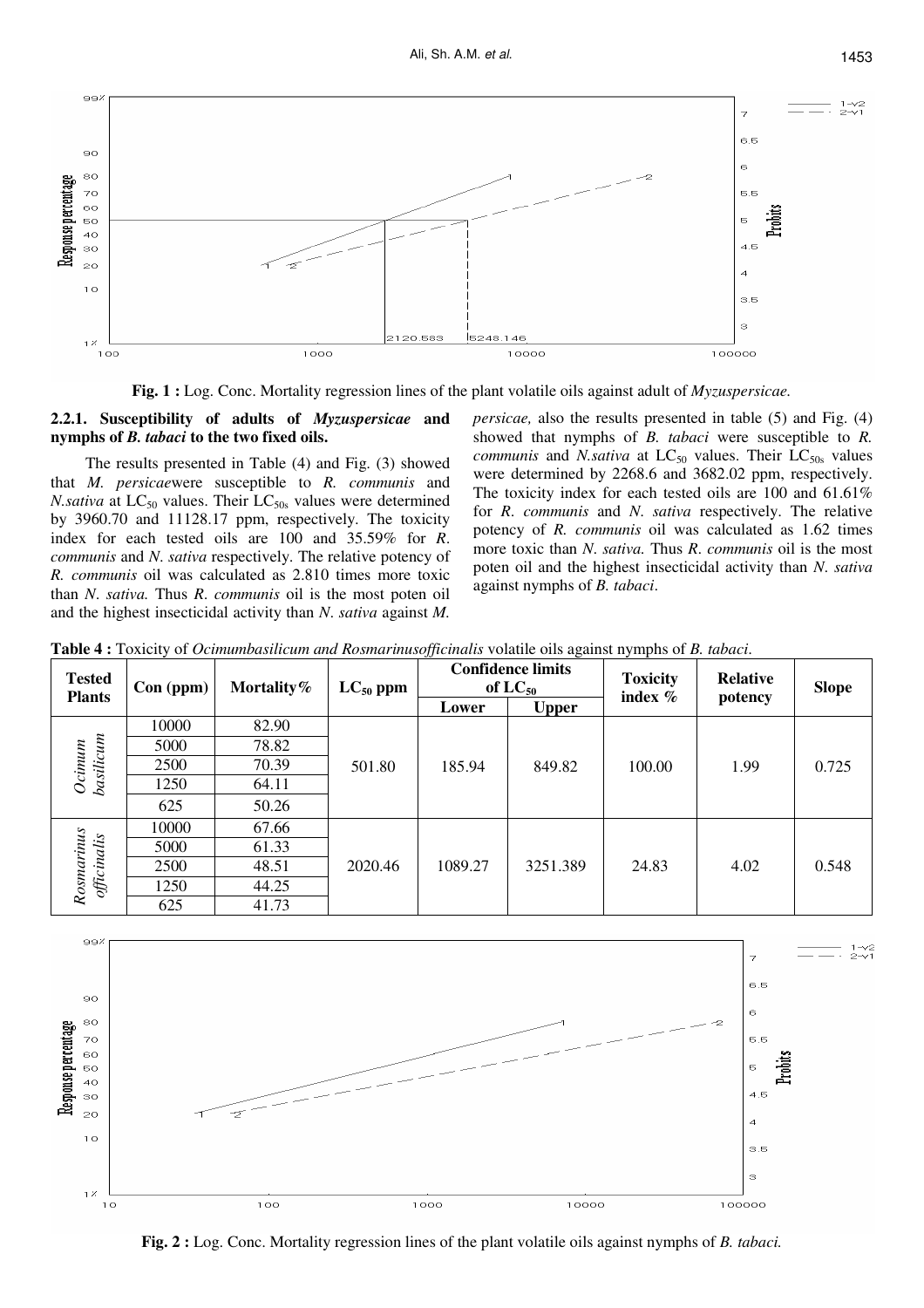| <b>Slope</b> | <b>Relative</b> | <b>Toxicity index</b><br>$\%$ | <b>Confidence limits</b><br>of $LC_{50}$ |         | $LC_{50}$ ppm | Mortality $%$ | $Con$ (ppm) | <b>Tested</b><br><b>Plants</b> |
|--------------|-----------------|-------------------------------|------------------------------------------|---------|---------------|---------------|-------------|--------------------------------|
|              | potency         |                               | <b>Upper</b>                             | Lower   |               |               |             |                                |
|              |                 |                               |                                          |         |               | 86.66%        | 40000       |                                |
|              |                 |                               |                                          |         |               | 66.66%        | 20000       |                                |
| 0.860        | 2.810           | 100.00                        | 5594.96                                  | 2315.82 | 3960.70       | 60.00%        | 10000       | commnuis<br>Ricinus            |
|              |                 |                               |                                          |         |               | 53.33%        | 5000        |                                |
|              |                 |                               |                                          |         |               | 46.66%        | 2500        |                                |
|              |                 | 35.59                         |                                          | 8900.17 | 11128.17      | 80.00%        | 40000       |                                |
|              |                 |                               |                                          |         |               | 53.33%        | 20000       |                                |
| 1.199        | 1.000           |                               | 14055.18                                 |         |               | 46.66%        | 10000       | Nigella<br>sativa              |
|              |                 |                               |                                          |         |               | 40.00%        | 5000        |                                |
|              |                 |                               |                                          |         |               | 20.00%        | 2500        |                                |

**Table 4 :** Toxicity of *Ricinus communis and Nigella sativa* fixed oils against adult of *Myzus persicae.* 



**Fig. 3 :** Log. Conc. Mortality regression lines of the plant fixed oils against adult of *Myzus persicae.* 

| <b>Slope</b> | <b>Relative</b> | Toxicity index Confidence limits of $LC_{50}$ |              |         | $LC_{50}$ | Mortality% | $Con$ (ppm) | <b>Tested</b>     |
|--------------|-----------------|-----------------------------------------------|--------------|---------|-----------|------------|-------------|-------------------|
|              | potency         | $\%$                                          | <b>Upper</b> | Lower   | ppm       |            |             | <b>Plants</b>     |
|              |                 |                                               |              |         |           | 89.61      | 40000       |                   |
|              |                 |                                               |              |         |           | 85.57      | 20000       |                   |
| 1.11         | 1.62            | 100.00                                        | 3244.83      | 1288.31 | 2268.60   | 76.55      | 10000       | Ricinus           |
|              |                 |                                               |              |         |           | 73.75      | 5000        |                   |
|              |                 |                                               |              |         |           | 45.00      | 2500        |                   |
|              |                 |                                               |              | 2598.06 |           | 86.42      | 40000       |                   |
|              |                 |                                               |              |         |           | 83.70      | 20000       |                   |
| 1.27         | 1.00            | 61.61                                         | 4748.16      |         | 3682.02   | 80.34      | 10000       | Nigella<br>sativa |
|              |                 |                                               |              |         |           | 54.06      | 5000        |                   |
|              |                 |                                               |              |         |           | 38.88      | 2500        |                   |

|  | Table 5 : Toxicity of Ricinuscommunis and Nigella Sativa fixed oils against nymphsof B. tabaci. |
|--|-------------------------------------------------------------------------------------------------|
|  |                                                                                                 |



**Fig. 4 :** Log. Conc. Mortality regression lines of the plant fixed oils against nymphs of *B. tabaci.*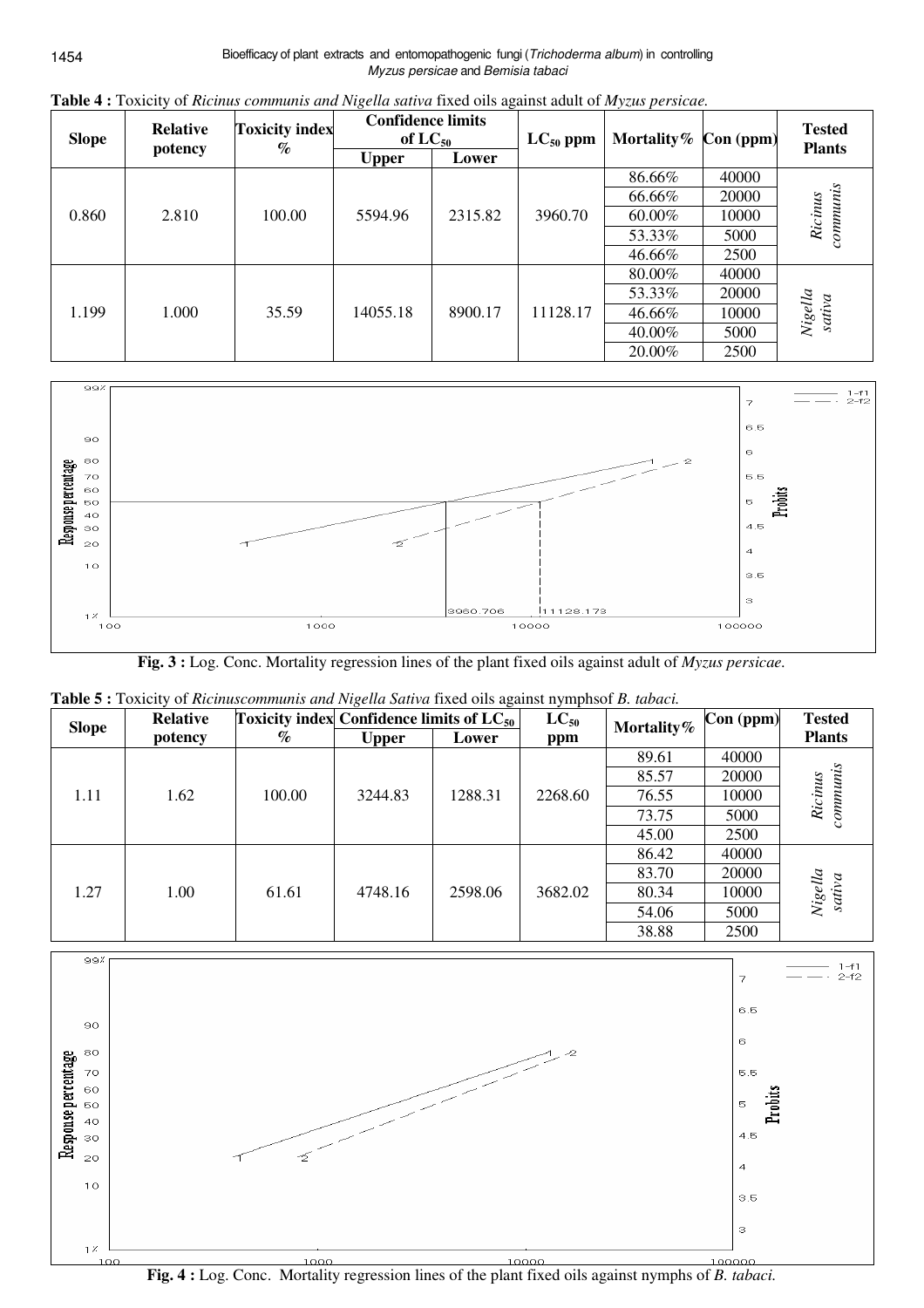#### **2.2.2. Susceptibility adultof***Myzuspersicae* **and nymphsof** *B. tabaci* **to biozed.**

Data in Table (6) and Fig. (5) indicatethat*M. persicaewere* susceptible to Biozed (biocide) at its LC<sub>50</sub>, which determined 24.73, results in table (7) and fig. (6) indicate that, nymphs of *B. tabaci* were susceptible to Biozed (biocide) at its  $LC_{50}$ , which determined 27.75.

| Con ppm | Mortality $%$ | $LC_{50}$ ppm | Confidence limits of $LC_{50}$ |       | <b>Toxicity</b> | <b>Relative</b> | <b>Slope</b> |
|---------|---------------|---------------|--------------------------------|-------|-----------------|-----------------|--------------|
|         |               |               | Lower                          | upper | index $%$       | potency         |              |
| 62.5    | 66.66%        |               |                                |       |                 |                 |              |
| 31.25   | 53.33%        | 24.73         |                                | 33.20 | 100.00          | 1.00            | 0.96         |
| 15.625  | 40.00%        |               | 18.65                          |       |                 |                 |              |
| 7.8125  | 33.33%        |               |                                |       |                 |                 |              |







**Table 7 :** Toxicity of biozed against nymphs of *B. tabaci.* 

| Con ppm | Mortality $%$ | $LC_{50}$ ppm |       | <b>Confidence limits of</b><br>$LC_{50}$ | <b>Toxicity</b><br>index % | Relative | <b>Slope</b> |
|---------|---------------|---------------|-------|------------------------------------------|----------------------------|----------|--------------|
|         |               |               | Lower | upper                                    |                            | potency  |              |
| 62.5    | 68.66         |               | 20.64 | 35.20                                    | 100.00                     | 0.912    | 0.98         |
| 31.25   | 55.33         |               |       |                                          |                            |          |              |
| 15.625  | 48.00         | 27.75         |       |                                          |                            |          |              |
| 7.8125  | 35.67         |               |       |                                          |                            |          |              |



**Fig. 6 :** Log. Conc. Mortality regression lines of biozed against nymphs of *B. tabaci.*

## **2.3. Effect of tested treatments at their LC50 on adult of** *M. persicae***.**

Five treatments that classified into three groups: volatile oils, fixed oils and biocide were tested for their effect on adult of *M. persicae* and nymphs of *B. tabaci* at their LC<sub>50</sub> under laboratory conditions. Table (8) and Fig. (7) showed that the mortality percentages of *M. persicae* increased by the time to reach its maximum after 6 days.

The mortality percentage after 3 days of treatment were 55.52, 50.2, 56.59, 51.36 and 45.66 for *O. basilicum, R. officinalis, R. communis,N. sativa* and biozed, respectively as compared to control. Tested materials gave mortality percentage after 6 days:80.08, 87.93,96.41, 90.17 and 98.65, respectively.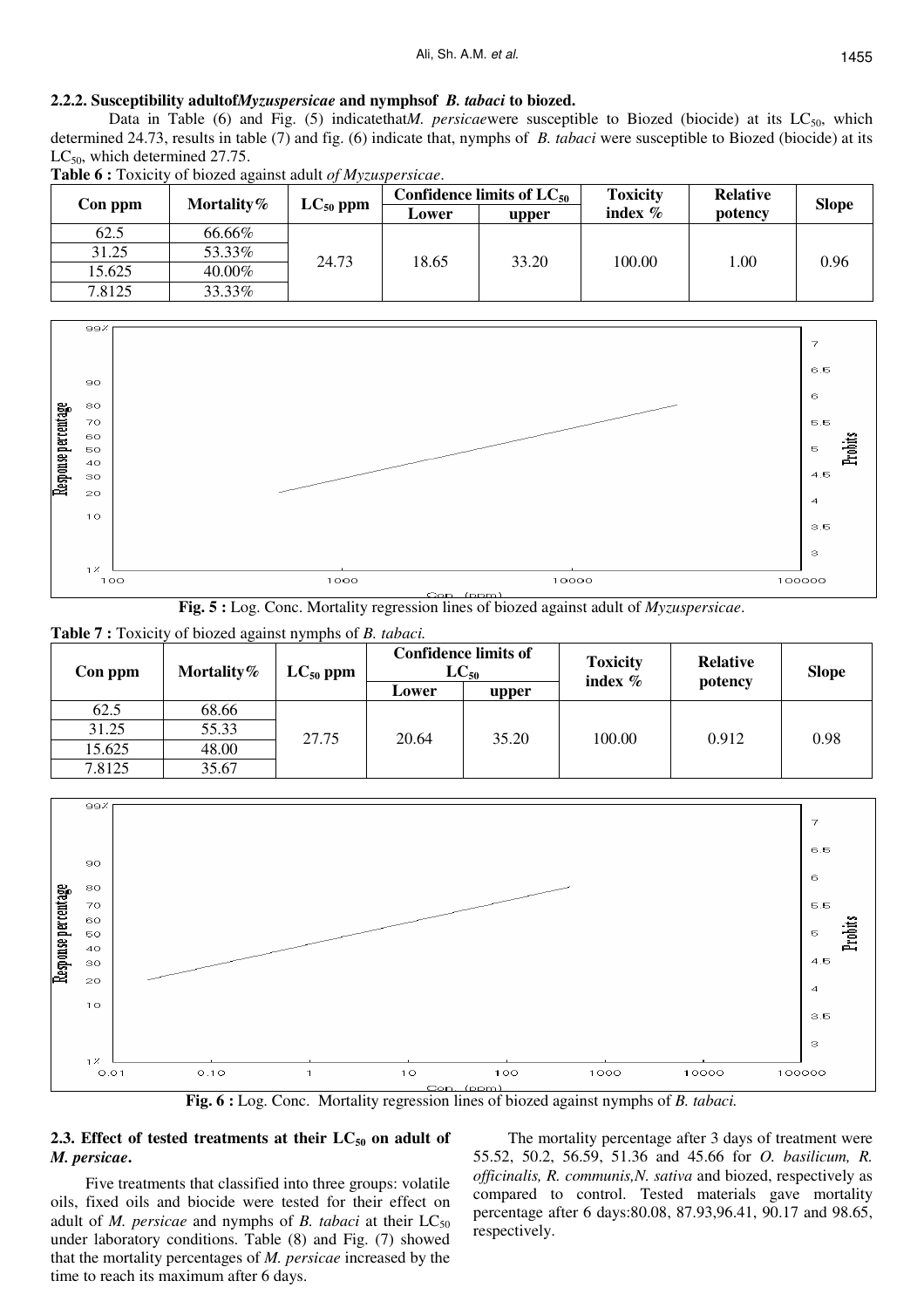| <b>Treatment</b> | $LC_{50}$             | Day                  | Two days           | Three days      | Four days          | <b>Five days</b>   | Six days     |
|------------------|-----------------------|----------------------|--------------------|-----------------|--------------------|--------------------|--------------|
| R. officialis    | $2120.58^{\rm d}$     | $16.66^{\mathrm{a}}$ | $46.33^{\circ}$    | $50.2^{\rm a}$  | $60.34^{\rm a}$    | $72.51^{\circ}$    | $80.08^{ab}$ |
| O. basilicum     | $5248.14^{b}$         | $11.11^a$            | 38.06 <sup>a</sup> | $55.52^{\circ}$ | $81.46^{\circ}$    | $85.36^{a}$        | $87.93^{b}$  |
| R. communis      | $3960.7^{\circ}$      | $13.01^{\rm a}$      | $40.06^a$          | $56.59^{\rm a}$ | $90.02^a$          | $92.87^{\text{a}}$ | $96.41^{ab}$ |
| N. sativa        | 11128.17 <sup>a</sup> | $20.45^{\rm a}$      | $42.06^{\circ}$    | $51.36^a$       | 80.08 <sup>a</sup> | $85.63^{\circ}$    | $90.17^{ab}$ |
| T. album         | $24.73^{\circ}$       | 10.0 <sup>a</sup>    | $36.66^a$          | $45.66^{\rm a}$ | $85.98^{a}$        | $94.35^{\circ}$    | $98.65^{ab}$ |
| F.               | $**$                  | ns                   | ns                 | ns              | ns                 | ns                 | ns           |
| <b>LSD</b>       | 32.134                | 12.104               | 33.434             | 36.612          | 33.048             | 13.500             | 11.332       |

**Table 8 :** Effect of tested treatments on mortality of adults *M. persicae.* 





### **3. Biological studies**

Volatile oils, fixed oils, and entomopathogenic fungus, exhibtited some biological activities on the adult of *M. persicaeat their* LC<sub>50s</sub> under laboratory conditions.

The data found in Table (9) Fig. (8) illustrated that, all treatments at their  $LC_{50s}$  concentrations decreased the duration of apterous *M. persicae* than control and so resulted in decreasing the aphids injury to potato crop. The longevity of adult aphid was highly significance decreased by all treatment compared with control, 10.96 days.

From the mean of longevity results, the lowest longevity of *M*. *persicae*adult were *O. basilicum* and *R. communis* 3.97days and 4.99 days respectively.While the other treatments, *R. officinalis*, *N. sativa* and biozed nearly caused the same rate 5.23 days, 5.46 days and 5.046 days respectively.

The pre-parturation periods which aperiod that adult not able to produce progenies because of they are immature

adults. *O. basilicum* reduced the pre-parturation periods, *N. sativa* nearly have the same pre-parturation periodsbut *R. communis, R. officinalis* and biozed were slightly increased than control.

According to Fig. (9) the parturition period in which adult become mature and able to produce progenies decreased clearly from the control 9.33 days. *O. basilicum* and *R. communis* gave the highest effect 1.10 days and 1.87 days respectively.

Data obtained also showed that all treatments reduced the post- parturition period; the adult still alive progenies except *R. communis* and *N. sativa* were increased it and recorded 1.84 and 0.67 respectively, than the control 0.566 days.

All treatments caused clear decrease in the number of offspring ranged between 1.70 and 5.41 offspring while the normal adult recorded 18.5 offspring Fig. (10).

| <b>Treatments</b> |                           | Conc.     | Longevity<br>Pre-        |                                 | <b>Parturition</b>           | Post-                    |                                   |
|-------------------|---------------------------|-----------|--------------------------|---------------------------------|------------------------------|--------------------------|-----------------------------------|
|                   |                           | Ppm       | Mean±S.E.                | <b>Parturition</b><br>Mean±S.E. | Mean±S.E.                    | parturition<br>Mean±S.E. | <b>Offspring No.</b><br>Mean±S.E. |
| Fixed oils        | Ricinus<br>communis       | 3960.706  | $4.99^b$ ±0.55           | $1.296^{\circ}$ ±0.038          | $1.87^{\text{cd}}$ ±0.32     | $1.84^{\circ}$ ±0.42     | $2.5567^{\text{cd}}$ ±0.4         |
|                   | Niglla sativa             | 11128.173 | $5.46^b \pm 0.19$        | $1.12^{\circ}$ ±0.09            | $3.37^{bc}$ ±0.21            | $0.6733^{b}$ ±0.05       | $4.5967^{bc}$ ±0.47               |
| Volatile<br>Oils  | Rosmarinus<br>officinalis | 5248.146  | $5.23^b \pm 0.14$        | $1.256^a \pm 0.05$              | $2.623^{bc}$ ±0.64           | $0.4867^b \pm 0.13$      | $2.9067cd \pm 0.8$                |
|                   | Ocimum<br>basilicum       | 2120.583  | $3.976^{\circ} \pm 0.31$ | $0.483^b \pm 0.24$              | $1.1067^{\mathrm{d}}\pm0.78$ | $0.2067^b \pm 0.21$      | $1.7067^{\mathrm{d}}$ ±1.24       |
| <b>Biocide</b>    | Trichoderma<br>album      | 3920.192  | $5.046^b \pm 0.28$       | $1.267^{\circ}$ ±0.03           | $3.4567^b \pm 0.38$          | $0.2667^b \pm 0.12$      | $5.4167^b \pm 0.41$               |
| Cont.             |                           |           | $10.96^{\circ}$ ±0.26    | $1.1^a \pm 0.06$                | $9.33^{\circ}$ ±0.32         | $0.5667^{b} \pm 0.03$    | $18.5^{\circ}$ ±0.06              |
| F.                |                           |           | $67.61***$               | $7.526**$                       | $36.33***$                   | 8.348**                  | 86.595***                         |
| $L.S.D._{0.05}$   |                           |           | 0.94                     | 0.344                           | 1.5009                       | 0.64                     | 2.084                             |

**Table 9 :** Effect of tested treatment at LC<sub>50</sub> on some biological aspects against adult of *Myzus persicae*.

The same letter in the same column means significant at  $F < 0.05$  –(\*\*) significance – (\*\*\*) highly significance.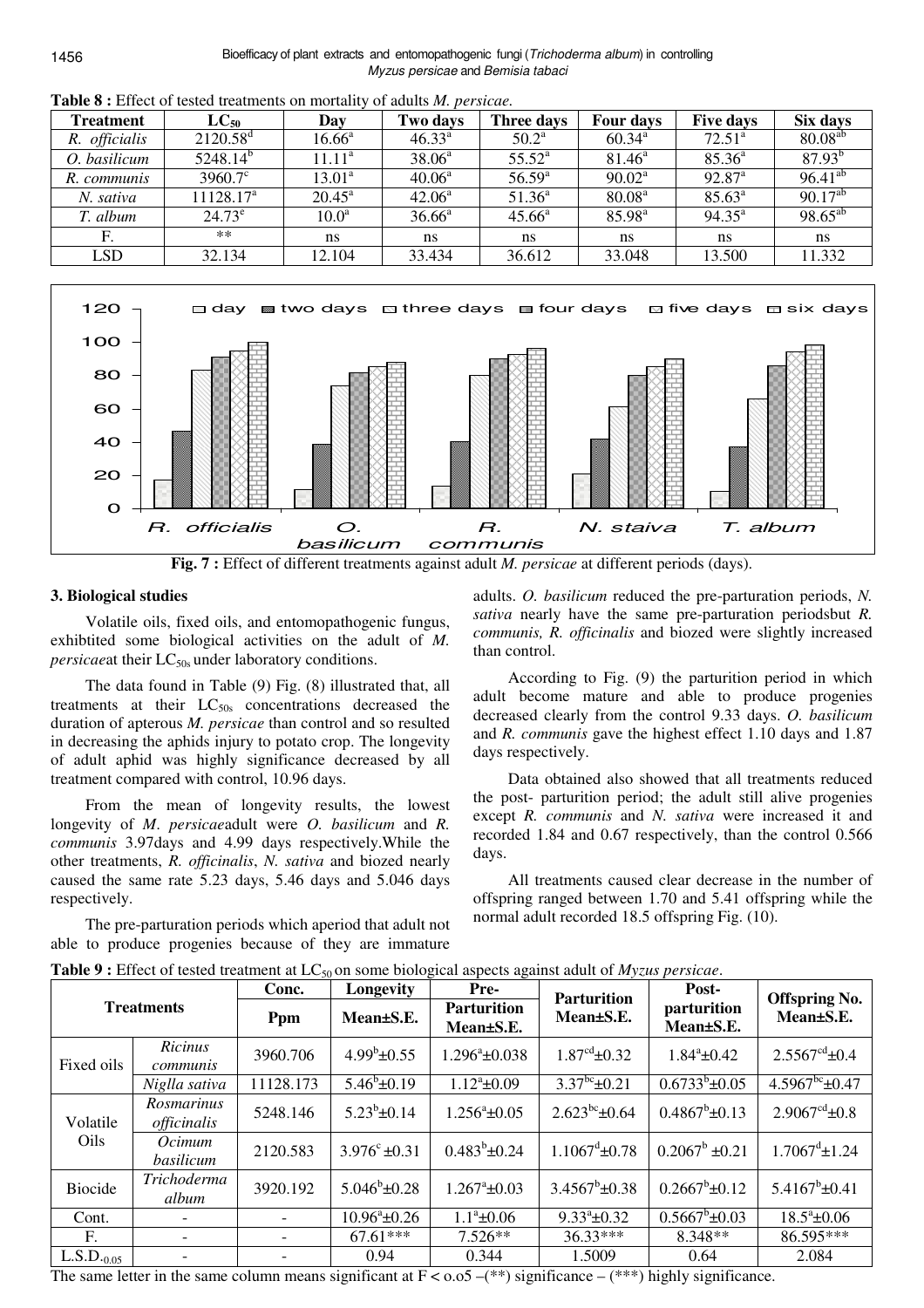

Fig. 8 : Effect of LC<sub>50</sub>s concentrations of different treatments on longevity of adult of *Myzus persicae*.



Fig. 9 : Effect of LC<sub>50</sub>s concentrations of different treatments on pre- parturition, parturition and post–parturition periods of adult of *Myzus persicae*.



**Fig. 10 :** Effect of LC<sub>50</sub> concentrations of different treatments on number of nymphs per adult of *Myzus persicae*.

#### **Discussion**

The green peach aphid, *M. persicae* is considered very important pest causing serious damage to vegetables, flowers and fruit crops (Erdogan and Yldrm, 2017). The whitefly *B. tabaci* is a global plant pest that has enormous losses in crop production (Oliveira *et al*., 2001).

Natural products from plants have been considered one of the most promising sources of biotational products with new modes of action to control insects (Rattan, 2010), and entomopathogenic fungi also considered one of the most recent discovered methods for pests controlling (Sabbour and Sahab, 2005). In our study, the unsaponifiable matter percentage of *R. communis*seeds oil is 0.70, these results

agree with results obtained by Njoroge (2013) reported that the unsaponifiable matter in castor beans is 0.73± 0.08 and in the same trained agree with Adebayo *et al.* (2013) identified the unsaponifiable matter percentage of *R. communis* seeds oil is 0.8 while our results disagree with Jumat *et al*. (2010) reported that the unsaponifiable matter percentage of *R. communis* seeds oil is 3.4. In the present study the unsaponifiable matter percentage of *N. sativa* is 1.14, this percentage in the range of value described by previous studies by (Sultan *et al*., 2009; Hasnah *et al.,* 2014 and Zeliha and Ali 2016) reported that the unsaponifiable matter percentage of *N. sativa* is 1.1. These data are disagree with Üstün *et al*. (1990) reported that the unsaponifiable matter percentage of *N. sativa* is 0.66.

 Our results showed that both adult of green peach aphid and nymphs of sweet potato whitefly are susceptible to basil (*O. basilicum*) and rosemary (*R. officinalis*) oil at  $LC_{50}$ values. Their  $LC_{50}$  were 2120.58, 5248.14 and 501.81, 2020.46 respectively. Thus, the toxicity of basil oil was higher than rosemary oil against both *M. persicae* and *B. tabaci*. Khalaf and Hussein (1997) reported that, the toxicity of terpenoid compound of *C. citratus* and *R. officinalis* related to the presence of different methyl and hydroxygroups of *R. officinalis* oil.

Our resulted showed that both adult of green peach aphid and nymphs of sweet potato whitefly were susceptible to two fixed oils *R.communis* and *N. sativa* at LC<sub>50</sub> values. Their  $LC_{50}$  were 3960.70, 11128.17 and 2268.6, 3682.02 respectively. Lima*et al*. (2013) evaluated the efficiency of plant extracts *Ipomoea carnea*subsp. Fistulosa, castor bean (*Ricinus communis* L.), Tingui (*Mascagniarigida* Griseb), cardo-santo (*Argemone mexicana* L.) and the commercial oil product Natuneem Reg on the population levels of whitefly nymphs on the squash cv. Jacarezinho. All of the plant extracts were efficient in the control of the *B. tabaci* nymphs, with *R*. *communis* (75.49%), *M. rigida* (73.99%), *I. carnea* (72.24%), neem oil (70.4%) and *A. mexicana* (69.16%).

In the present data indicated that *M. persicae* and *B. tabaci* were susceptible to biozed (biocide) at their  $LC_{50}$ . The  $LC_{50}$  were determined by 24.73 and 27.75 respectively. El-Gendy (2015) found that LC<sub>50</sub> of biozed against *Brevicoryne brassicae* was 55.8 ppm. Ibrahim *et al*. (2011) found that the  $LC_{50}$  values were 103.88 and 104.75 conidia for the entomopathogenic fungi *M. anisopliae* and *B. bassiana*, respectively against *M. persicae*. 100% of aphids have died after 7 days of fungul treatment. In the present study, the mortality percentage increased by the time to reach its maximum after 6 days, where the *O. basilicum* volatile oil, *R. communis* and biozed (*T. album*) gave the highest effect 100%, 96.43% and 98% respectively, after 6 days of experiments on *M. persicae*, while the effect on *B. tabaci* 100%, 100% and 100%.On the other hand *R. officinalis* volatile oil and *N.sativa* fixed oil gave the lowest effect 87.93% and 90.17% respectively on *M. persicae*, while the effect on *B. tabaci* 67.66% and 86.42% respectively. LC<sub>50</sub> at 10<sup>7</sup> spore ml<sup>-1</sup> of *B. bassiana* against aphid caused 90% mortality after 4.4 days and *M. anisopliae* caused 64% after 3.8 days reported by Araujo *et al*. (2009). Saranya *et al*. (2010) reported that *L. lecanii*, *M. anisopliae* and *B. bassiana* strains caused 100, 83.3 and 61.5% mortality, respectively of cow pea aphid, *Aphis craccivora* after 7 days at 10<sup>7</sup> spore ml-1 .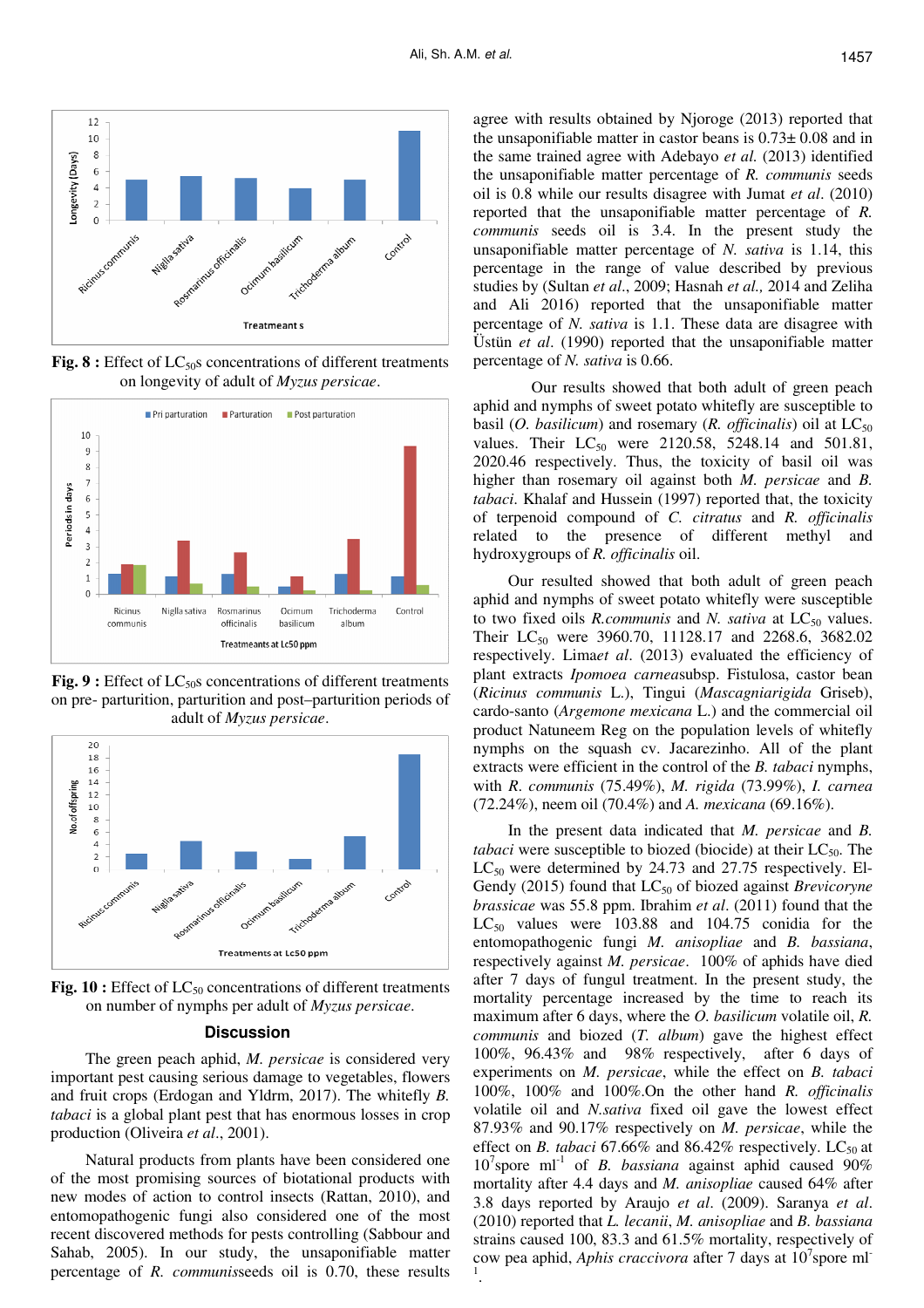El-Gendy (2015) reported that, the spores of *T. album* germinate on the cabbage aphid cuticle and legs, penetrate them and spread through the body and lytic enzymes secreted by the fungus may be played a role in the process of damage. In the present study, we found that all treatments affected the biology of adult *M. persicae* where the longevity of adult aphid was highly significance decreased by all treatment compared with control, 10.96 days.

All treatments caused clear decrease in the number of offspring ranged between 1.70 and 5.41 offspring while the normal adult recorded 18.5 offspring. It was clear that the volatile oils and fixed oils decrease in longevity fecundity and offspring number these results are parallel with results which recorded by Tomova *et al*. (2005) who showed that fractionated targets volatile oils reduced the fecundities of three species of aphids (*Acyrthosiphon pisum* (Harris), *M. persicae* (Sulzer) and *Aulacorthum solani* (Kaltenbach)). Also, these results are in harmony with results which recorded by Mondĕdji *et al*. (2014) who found that, neem leaves extract reduced survival and reproductive potential of the green peach aphid *M. persicae*. Urvi *et al*. (2016) revealed that aqueous extracts of neem seed kernels and darek drupes reduced the reproductive period, fecundity and adult longevity of *M. persicae*.

### **Conclusions**

The present work aims to evaluate the efficiency of plant extracts, volatile oils of *Ocimum basilicum* and *Rosmarinus officialis*, fixed oils of *Ricinus communis* and *Nigella sativa* and entomopathogenic fungus *Trichoderma album* as alternative to chemical insecticides on pests of economic crop, potato *Solanum taberosum* in Egypt. *Myzus persicae* and *Bemisia tabaci* under laboratory conditions. All  $LC_{50}$  treatments showed highly toxic and repellency effect against the adult of green peach aphid and the nymphs of sweet potato whitefly. The treatments affect some biological aspects and decrease the duration of *M. persicae* than control.

### **References**

- A.O.A.C. (1995). Official Methods of Analysis of AOAC international 18th Ed. Association of Official Analytical Chemists, Washington, D.C., 1-14.
- Abbott, W.S. (1925). Methods for computing the effectiveness of insecticide. J. Econ. Entomol., 18(2):256-267.
- Abd El-Fattah, M.H.; Haydar, M.F.; Abd El-Rahman, H. and Badr, El-Sabah, A.F. (2000). Seasonal abudance of potato aphids and associated natural enemies. Eygpt J. Agric. Res., 78(1):121 – 131.
- Adebayo, T.B.; Rofiat, T.A.; Damilala, T.O. and Victoria, T.B. (2013). Fatty acid composition and physicochemical properties of castor (*Ricinus communis* L.) seed obtained from Malete, Morolocal Government Area, Kwara State, Nigeria. Chemistry and Materials Research, 3(12): 11-13.
- Ail-Catzim, C.E.; Garcia-Lopez, A.M.; Troncoso-Rojas, R.; Gonzalez-Rodriguez, R.E. and Sanchez-Segura, Y. (2015). Insecticidal and repellent effect of extracts of *Pluchea sericea* (Nutt.) on adults of *Bemisia tabaci* (Genn.). Revista Chapingo. Serie Horticultura;. 21(1): 33-41.
- Ali, Sh. A.M. (2008). Relationship between aphids and aphidophagous insects in El-Khattara district. Ph.D. Thesis, Agric. Fac., Zagazig Univ. 191 p.
- Araujo, J.R.; Edmilson, J.M. and Oliveira, J.V. (2009). Potencial de solados de *Metarhizium anisopliae* et *Beauveria bassiana* do Óleo de Nim no Control do Pulgão *Lipaphiserysimi* (Kalt.) (Hemiptera: Aphididae). Neotropical Entomol, 38(4): 520-525.
- Arens, M.; Schulte, E. and Weber, K. (1994). Fatty acid methyl esters, transesterification with trimethylsulfonium hydroxide. Fat Sci. and Technol., 96(2): 67-68.
- Belmain, S.R.; Neal, G.E.; Ray, D.E. and Golop, P. (2001). Insecticidal and vertebrate toxicity associated with ethnobotonicals used as post harvest protectants in Ghana. Food chemistry and Toxicolog, 39: 287-291.
- Bernhard, R.A.; Shibamoto, T.; Yamaguchi, K. and White, E. (1983). The volatile constituents of Schinusmolle. L. J. Agric Food Chem., 31: 463-466.
- Billal, N.; Naama, F. and Imane, A. (2015). Insecticidal activityof three plants extracts against *Myzus persicae* (sulzer) and their phytochemical screening. Acta agricultural Solvenica, 105(2): 261-267.
- Butt, T.; Jackson, C. and Magan, N. (2001). Fungi as biocontrol agents. CAB International, London, UK, 24- 48.
- CoStat Statistical Software (2005). Microcomputer program analysis, version 6.311.CoHort Software, Monterey, California, USA.
- El-Maghraby, M.M.A. (1993). Seasonal abundance of the cruciferous aphid *Brevicoryne brassiae* L. (Homoptera, Aphididae) in relation to the primary and hyperparasitoids on cauliflower in Zagazig Region, Egypt. Zagazig J. Agric. Res. 20(5): 1627-1639.
- Gendy, R.M. (2015). Application of some Recent Techniques to Control the Cabbage Aphid, *Brevicoryne brassicae* (L.) (Homoptera: Aphididae).Thesis PH, Scie. Zagazig Unvi. Fac. Sci., 257.
- El-Malak, V.S.G.A.; Bachatly M.A. and Doss S.A. (2000). Relative susceptibility of nine potato varieties to aphid *Myzus persicae* Sulzer and potato tuber moth *Phthorimaea operculella* (Zeller) infestation. Ann.of Agric. Sci., Moshtohor. 38(3):1781-1788.
- Erdogan, P. and Yldrm, A. (2017). Insecticidal effect some plant extracts on *Myzus persicae* Sulzer (Hemiptera : Aphididae) munis entomology & Zoology, 12(1): 217- 223.
- Finney, D.J. (1952). Probit analysis a statistical treatment of the sigmoid response curves. 2nd, Ed., Cambridge Univ., 318.
- Hasnah, H.; Chong, G.L. and Suzana, S. (2014). Comparison of physicochemical analysis and antioxidant activities of *Nigella sativa* seeds and oils from Yemen, Iran and Malaysia. Sins Malaysiana, 43(4): 535-542.
- Hossaina, M.A.; Ismail, Z.; Rahman, A. and Kang, S.C. (2008). Chemical composition and anti-fungal properties of the essential oils and crude extracts of *Orthosiphon stamineus* Benth. Industrial crops and products, 27: 328-334.
- Ibrahim, L.; Hamieh, A.; Ghanem, H.; and Ibrahim, S.K. (2011). Pathogenicity of entomopathogenic fungi from Lebanese soils against aphids, whitefly and non-target beneficial insects. International Journal of Agriculture Sciences. 3(3):156-164.
- Isman, M.B. (2006). Botanical insecticides, deterrents and reppllents in modern agriculture and increasingly regulated World. Ann. Rev. of Ent., 51: 45-66.